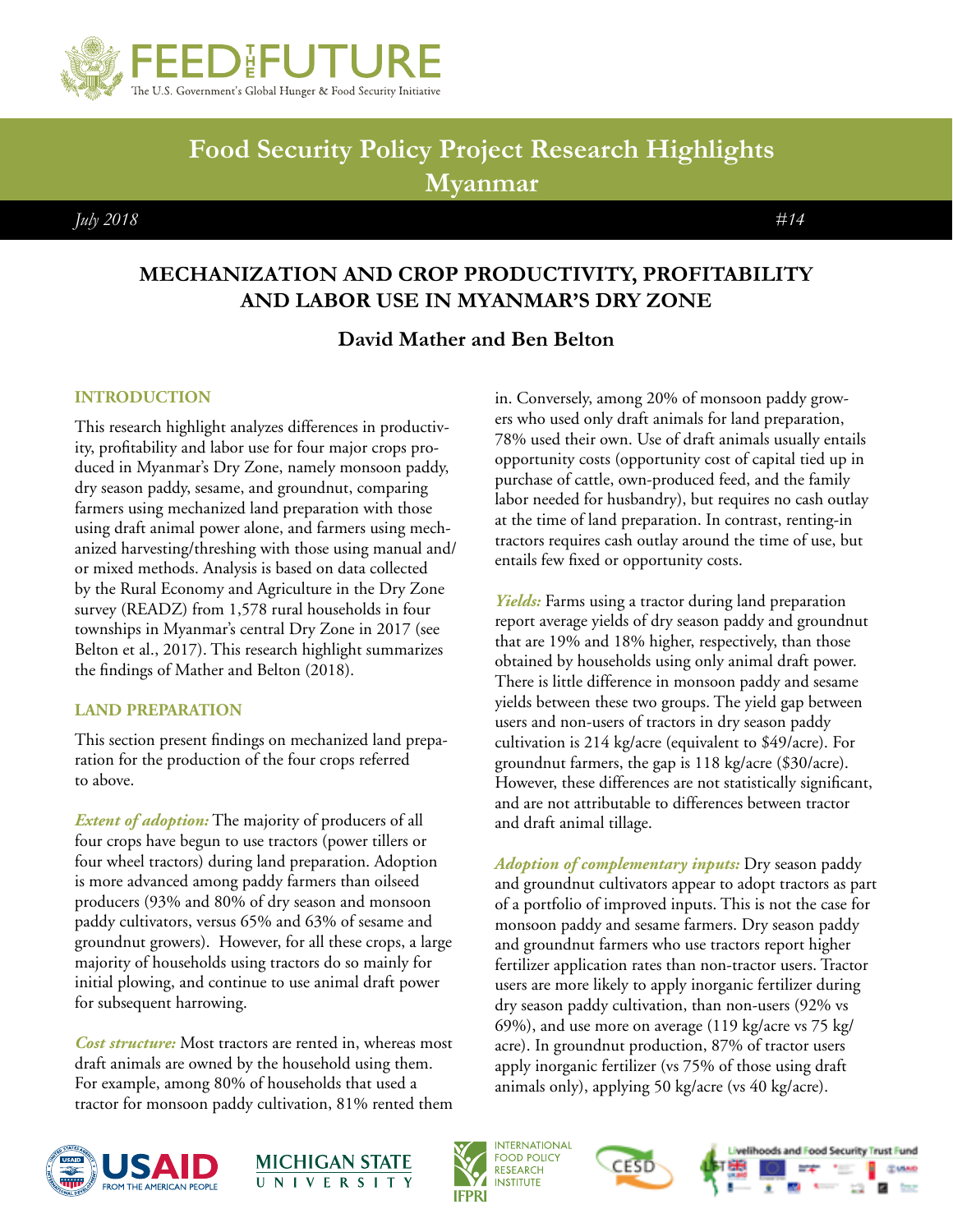Interestingly, groundnut farmers who use tractors are also significantly more likely to use an improved variety than those using only draft animals (24% as compared to 7%). For all other crops, tractor users are marginally more likely to use improved varieties, but these differences are not significant.

*Crop losses:* Growers of dry season paddy and groundnut who used a tractor were less likely to report any pre- or post-harvest crop losses (most of which result from heavy rainfall, flooding or drought) than those using only draft animals. Twenty-nine percent of dry season paddy farmers using a tractor reported crop losses, as compared to 40% of those who did not use tractors. Among groundnut growers the numbers are 16% and 33%, respectively. Tractor users are presumably able to plant earlier on average than households reliant entirely on draft animals, enabling them to harvest in time to avoid events such as heavy rains at the end of the dry season cropping period.

*Labor savings:* Labor savings obtained from the use of tractors are quite small, ranging from 1 person-day per acre for groundnut, to 3.5 person-days per acre for sesame. Most of the labor saved is family labor, so direct cash savings are limited. This finding may imply that one of the major advantages of tractors, as perceived by farmers, is to reduce the drudgery associated with plowing with draft animals. Plowing requires much greater physical effort than harrowing.

*Production costs:* Using only a tractor for land preparation is cheaper than using only draft animal power (by between \$3.00 and \$11.50/acre, depending on the crop), but using both a tractor and draft animal costs approximately \$7.50/acre more than using draft animals alone. This difference is minor, being worth less than 5% of the average total cash costs of production of these crops Profitability: Net margins are similar among growers of monsoon paddy, groundnut and sesame on farms using tractors and those using only draft animals. Tractor users producing dry season paddy earn higher net margins than non-tractor users, but this difference is not statistically significant.

#### **HARVESTING & THRESHING**

This section presents findings on mechanization of harvesting and threshing paddy in the Dry Zone. Two simultaneous transitions are taking place. First, the shift from manual harvesting and manual threshing of paddy to manual harvesting and mechanized threshing. Second, the shift from manual harvesting plus (manual or

*Extent of adoption:* In the four townships surveyed, in both paddy growing seasons, more than two thirds of paddy farming households used either a thresher or combine (71% in monsoon and 67% in dry season). Use of threshers predominates during the monsoon (the main growing season), when 58% of farms used a thresher and 13% used a combine. This pattern is reversed in the dry season, when 41% of paddy cultivators used a combine and 26% used a mechanized thresher.

*Seasonal differences:* High rates of combine harvester use during the dry season growing period (which precedes the monsoon season) appear to be linked to the ability to harvest and thresh paddy quickly, allowing the following monsoon paddy crop to be planted in time.

An additional reason why combine harvesting is more common in the dry season is that it can reduce the yield and palatability of rice straw that farmers use as fodder for their draft animals. The monsoon paddy crop provides the bulk of paddy straw for the year, making some farmers unwilling to use combines on this crop.

Higher levels of combine use during the dry season than in the monsoon may also occur because large contiguous expanses of paddy are usually found in areas with access to dry season irrigation. In locations where only monsoon paddy is grown, land use patterns are more fragmented. Areas with dry season irrigation are most attractive to rental service providers, as they can achieve economies of scale by serving many customers at a single location.

*Yields:* In both seasons, farmers using combine harvesters enjoyed higher yields than those using mechanized threshers. Users of mechanized threshers also achieved higher yields than households who threshed their crops manually. Based on interviews with combine users, the yield gains from combine use appear to be achieved mainly as a result of reduced losses of grain during harvesting and threshing.

During the dry season, combine users obtained 259 kg more paddy per acre than households practicing manual harvesting/threshing (a 19.5% higher yield, worth \$60/ acre). The yield gap between households using combines and those using mechanized threshers stood at 162 kg/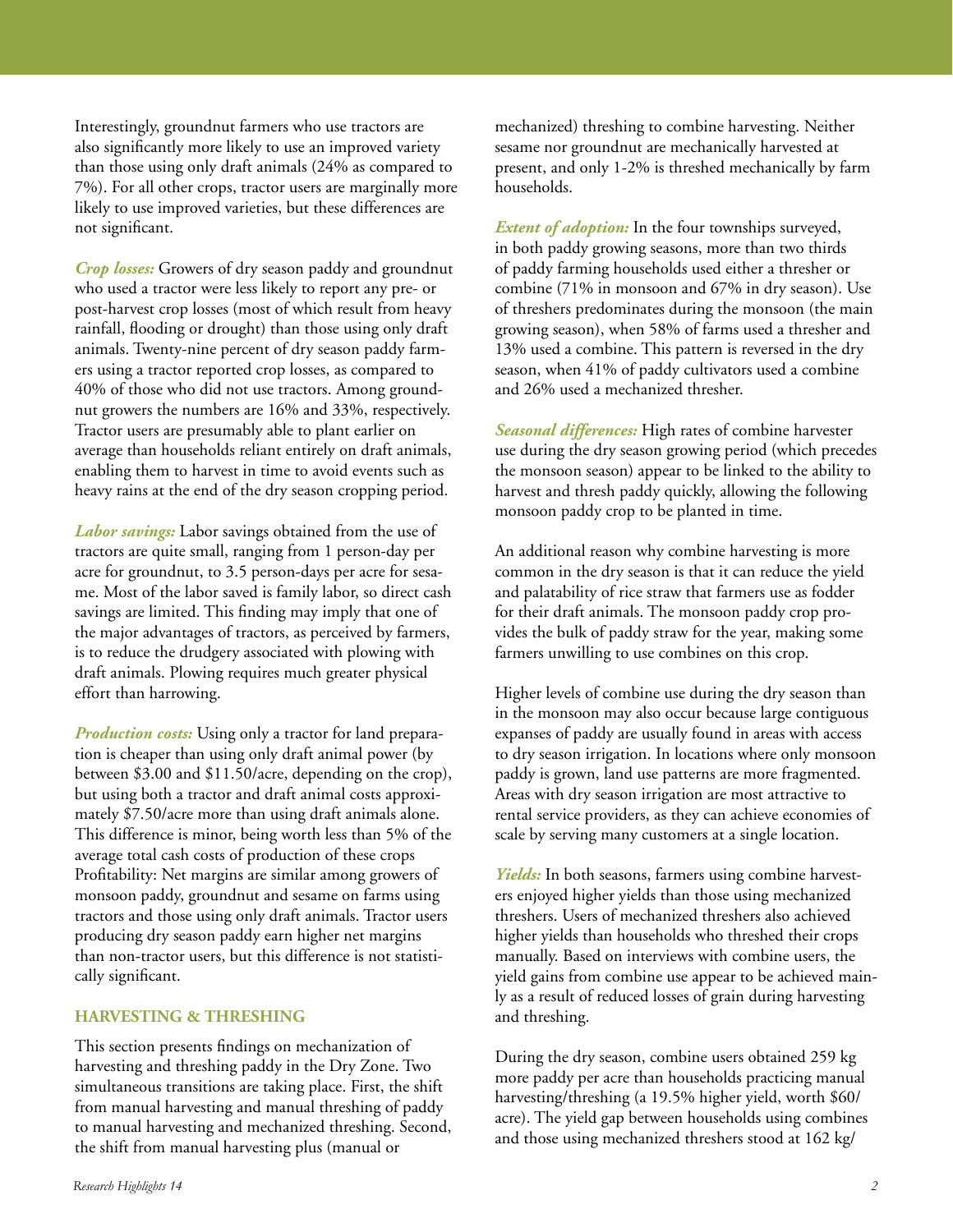acre (11%, or \$37/acre). Differences in yields are of similar magnitude during the monsoon season (202 kg/ acre and 141 kg/acre for the same groups of households). However, none of these differences was found to be statistically significant.

*Adoption of complementary inputs:* During the monsoon season, combine harvester use appears correlated with the adoption of other modern inputs. Use of improved varieties among combine users is greater than among users of mechanized threshers or households who thresh paddy manually (63% vs 45%, vs 40%, respectively). This difference is statistically significant. Use and applications rates for inorganic fertilizer are also higher among combine users relative to those using only manual harvesting and threshing.

A different pattern is evident during the dry season, when use of improved varieties is highest among users of mechanized threshers (56%), followed by users of combines (39%), and households who harvest and thresh manually (30%). Use and application rates for inorganic fertilizer and irrigation are similar across these three sub-groups.

*Labor savings:* As expected, use of a combine saves a significant amount of labor in harvesting/threshing. In the monsoon season, this is equivalent to 7.3 labor days/acre relative to manual harvesting and mechanized threshing, and 11.2 labor days/acre relative to manual harvesting and threshing. Levels of labor savings during dry season are very similar to those in monsoon.

*Production costs:* Contrary to expectations, the average cost of harvesting/threshing dry season paddy by combine was found to be higher than either manual harvesting and mechanized threshing (by \$12/acre) or manual harvesting/threshing (by \$19/acre). A rather similar pattern is found in the monsoon season, when the average cost of harvesting/threshing by combine is approximately \$13/ acre higher than manual harvesting and mechanized threshing, and \$10/acre higher than manual harvesting and threshing.

However, the additional cost of combine use is considerably less than the value of the difference in yields, whether the yield gains are due to combine use, higher rates of improved input use, or both.

*Profitability:* For dry season paddy cultivation, the gross and net margins earned by combine users are similar to

those obtained by households using mechanical threshers, and those harvesting/threshing manually. Net margins range from an average of \$211/acre for combine users to \$161 for users of mechanical threshers to \$220 for users of labor power alone, but these differences are not statistically significant. During the monsoon season, net margins earned by combine users (mean \$142/acre) are higher than those of households using mechanized threshers (\$92/acre) or manual labor alone (\$116/acre) for harvesting/threshing paddy.

## **CONCLUSIONS**

We draw the following conclusions:

1) Mechanization of land preparation is associated with higher yields in dry season paddy cultivation and groundnut farming, but not in sesame or monsoon paddy cultivation.

2) Productivity increases associated with mechanized land preparation appear to result from: 1) Adoption of complementary inputs (inorganic fertilizer and improved varieties); and 2) Increased timeliness of planting that enables farmers to avoid events such as heavy rains late in the cropping period, which may cause yield loss.

3) There are no observed differences in crop profitability for tractor or draft animal land preparation.

4) Mechanization of paddy harvesting and threshing is associated with higher realized yields as a result of reduced losses of grain during harvesting and threshing and (during the monsoon season) greater propensity to use improved varieties and inorganic fertilizers.

5) Surprisingly, despite substantially reducing labor requirements, mechanized harvesting and/or threshing does not appear to lower average production costs or result in significantly higher average gross or net margins.

6) Together, these findings suggest that some of the main advantages that mechanization provides to farm households result from: 1) Improved reliability and timeliness of planting and harvesting in a context where farm labor is increasingly difficult to obtain; 2) Reduction of risk associated with weather-induced crop losses; 3) Reduced grain loss during harvesting/ threshing by combine, and; 4) Minimization of the physical drudgery associated with farming.